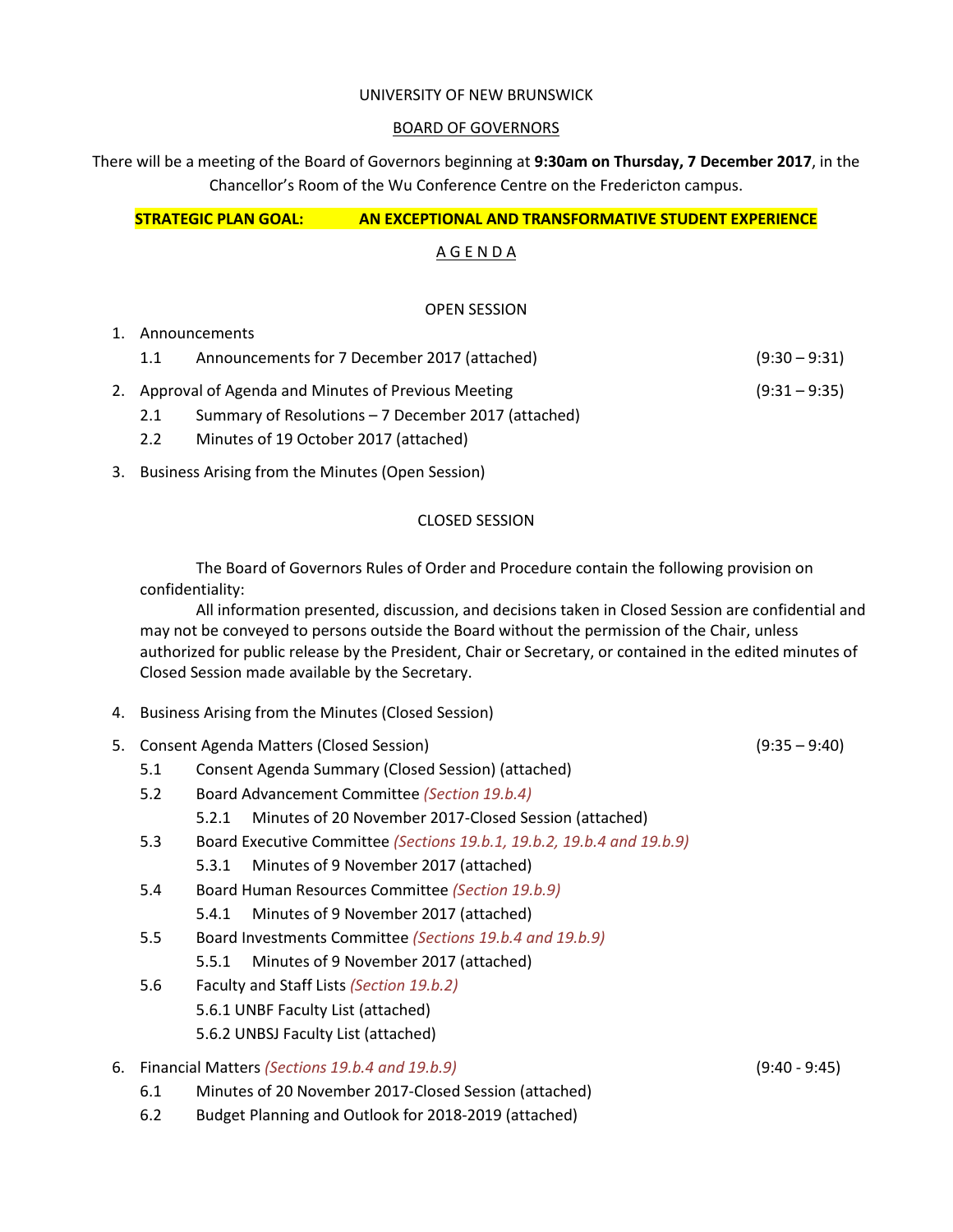|                     | 7.1          | 7. Report of the Board Nominating & Review Committee (Closed Session) (Section 19.b.2) (9:45-9:50)<br>Recommendation for Appointment of New Board Members (attached)                                                                                                                                                                                                                                                                                    |                  |  |  |  |
|---------------------|--------------|---------------------------------------------------------------------------------------------------------------------------------------------------------------------------------------------------------------------------------------------------------------------------------------------------------------------------------------------------------------------------------------------------------------------------------------------------------|------------------|--|--|--|
|                     | 8.1<br>8.2   | 8. Strategic Discussion (Closed Session)<br>Transformation through Innovation (Section 19.b.4)<br>Strategic Planning: Informing the Presidential Search Process (Sections 19.b.4)                                                                                                                                                                                                                                                                       | $(9:50-11:00)$   |  |  |  |
| 9.                  |              | <b>Other Business (Closed Session)</b>                                                                                                                                                                                                                                                                                                                                                                                                                  | $(11:00-11:05)$  |  |  |  |
|                     | <b>BREAK</b> |                                                                                                                                                                                                                                                                                                                                                                                                                                                         | $(11:05-11:20)$  |  |  |  |
| <b>OPEN SESSION</b> |              |                                                                                                                                                                                                                                                                                                                                                                                                                                                         |                  |  |  |  |
|                     | 10.1         | 10. Strategic Discussion (Open Session)<br>Academic Planning (attached)                                                                                                                                                                                                                                                                                                                                                                                 | $(11:20-12:00)$  |  |  |  |
|                     | <b>LUNCH</b> |                                                                                                                                                                                                                                                                                                                                                                                                                                                         | $(12:00 - 1:15)$ |  |  |  |
|                     |              | Luncheon Presentation - Sanjeev Seahra, Dept. of Mathematics & Statistics<br>Title: "An overview of AARMS (the Atlantic Association for Research in the Mathematical Sciences)"                                                                                                                                                                                                                                                                         | $(12:30 - 1:00)$ |  |  |  |
|                     | 11.1         | 11. Report of the Board Properties Committee<br>Report from 6 December 2017 Meeting (verbal)                                                                                                                                                                                                                                                                                                                                                            | $(1:15 - 1:30)$  |  |  |  |
|                     | 12.1<br>12.2 | 12. Financial Matters - Open Session<br>Report of the Finance Committee<br>12.1.1 Minutes of 20 November 2017 - Open Session (attached)<br>Report on the Status and Outlook for the current Fiscal Year, 2017-18<br>12.2.1 Report of the Comptroller (attached)<br>12.2.2 Summary of Operating Budget Financial Results (attached)                                                                                                                      | $(1:30 - 1:50)$  |  |  |  |
|                     |              | 13. Senates' Business (Please note a summary report of Senates' Business for the<br>November meetings of the Senates is provided as part of the attachments to the<br>agenda. In addition, the reports relating to items of Senates' Business are available<br>to Board members on SharePoint. This is an extensive package.)                                                                                                                           | $(1:50 - 1:55)$  |  |  |  |
|                     | 13.1         | 21 and 22 November 2017<br>Joint Senates' Items for Information<br>13.1.1 President's Report<br>13.1.2 Report of the Undergraduate Scholarships Committee<br>Fredericton Senate Item for Information<br>13.1.3 Additions to the Graduation List for Convocation 2017<br>Saint John Senate Item for Information<br>13.1.4 Report of the Senate Appeals Committee<br>Joint Senates' Items for Approval<br>13.1.5 Report of the School of Graduate Studies |                  |  |  |  |
|                     |              | 13.1.6 Report of the Undergraduate Scholarships Committee                                                                                                                                                                                                                                                                                                                                                                                               |                  |  |  |  |
|                     |              | 13.1.7 Report of the Academic Policy and Procedures Committee                                                                                                                                                                                                                                                                                                                                                                                           |                  |  |  |  |
|                     |              | 13.1.8 Report of the Teaching Awards Committee                                                                                                                                                                                                                                                                                                                                                                                                          |                  |  |  |  |

13.1.9 Academic Planning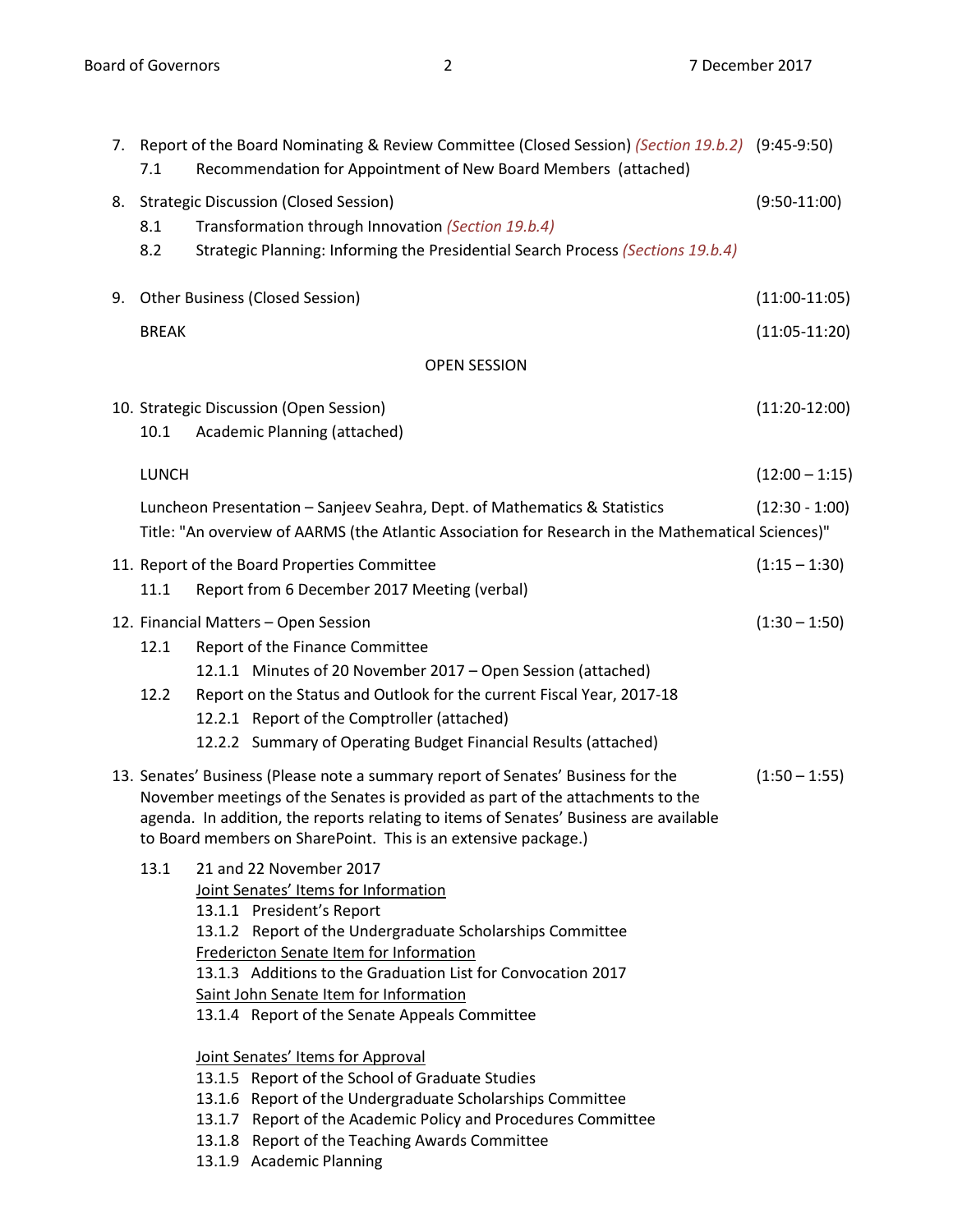|                                   |                        | <b>Fredericton Senate Items for Approval</b><br>13.1.10 Certificate and Diploma Candidates<br>13.1.11 Research Ethics Appointments<br>13.1.12 Report of the Academic Planning Committee<br>13.1.13 Report of the Senate Curriculum Committee<br>Saint John Senate Items for Approval<br>13.1.14 Report of the Academic Planning & Resources Committee<br>13.1.15 Report of the Senate Curriculum Committee |                 |  |  |
|-----------------------------------|------------------------|------------------------------------------------------------------------------------------------------------------------------------------------------------------------------------------------------------------------------------------------------------------------------------------------------------------------------------------------------------------------------------------------------------|-----------------|--|--|
|                                   | 14. President's Report |                                                                                                                                                                                                                                                                                                                                                                                                            |                 |  |  |
|                                   | 14.1                   | President's Report (attached)                                                                                                                                                                                                                                                                                                                                                                              |                 |  |  |
|                                   | 14.2                   | <b>University Annual Report</b>                                                                                                                                                                                                                                                                                                                                                                            |                 |  |  |
|                                   | 14.3                   | Other                                                                                                                                                                                                                                                                                                                                                                                                      |                 |  |  |
|                                   |                        | 15. Board Chair's Report                                                                                                                                                                                                                                                                                                                                                                                   | $(2:25 - 2:35)$ |  |  |
|                                   | 15.1                   | Summary Report on Annual Self-Evaluation Process (verbal)                                                                                                                                                                                                                                                                                                                                                  |                 |  |  |
|                                   |                        | 16. Consent Agenda (Open Session)                                                                                                                                                                                                                                                                                                                                                                          | $(2:35 - 2:40)$ |  |  |
|                                   | 16.1                   | Consent Agenda Summary (Open Session) (attached)                                                                                                                                                                                                                                                                                                                                                           |                 |  |  |
|                                   | 16.2                   | <b>Board Advancement Committee</b>                                                                                                                                                                                                                                                                                                                                                                         |                 |  |  |
|                                   |                        | 16.2.1 Minutes of 20 November 2017 - Open Session (attached)                                                                                                                                                                                                                                                                                                                                               |                 |  |  |
|                                   | 16.3                   | Board Nominating and Review Committee                                                                                                                                                                                                                                                                                                                                                                      |                 |  |  |
|                                   |                        | 16.3.1 Minutes of 9 November 2017 - Open Session (attached)                                                                                                                                                                                                                                                                                                                                                |                 |  |  |
| 17. Other Business (Open Session) |                        |                                                                                                                                                                                                                                                                                                                                                                                                            |                 |  |  |
| <b>CLOSED SESSION</b>             |                        |                                                                                                                                                                                                                                                                                                                                                                                                            |                 |  |  |
|                                   |                        | 18. In Camera Sessions                                                                                                                                                                                                                                                                                                                                                                                     | $(2:40 - 3:10)$ |  |  |
|                                   | 18.1                   | In Camera Meeting with the President                                                                                                                                                                                                                                                                                                                                                                       |                 |  |  |
|                                   | 18.2                   | In Camera Meeting of Voting Board Members                                                                                                                                                                                                                                                                                                                                                                  |                 |  |  |
|                                   | 19. Adjournment        |                                                                                                                                                                                                                                                                                                                                                                                                            |                 |  |  |
|                                   |                        |                                                                                                                                                                                                                                                                                                                                                                                                            |                 |  |  |

Sarah J. DeVarenne, Secretary